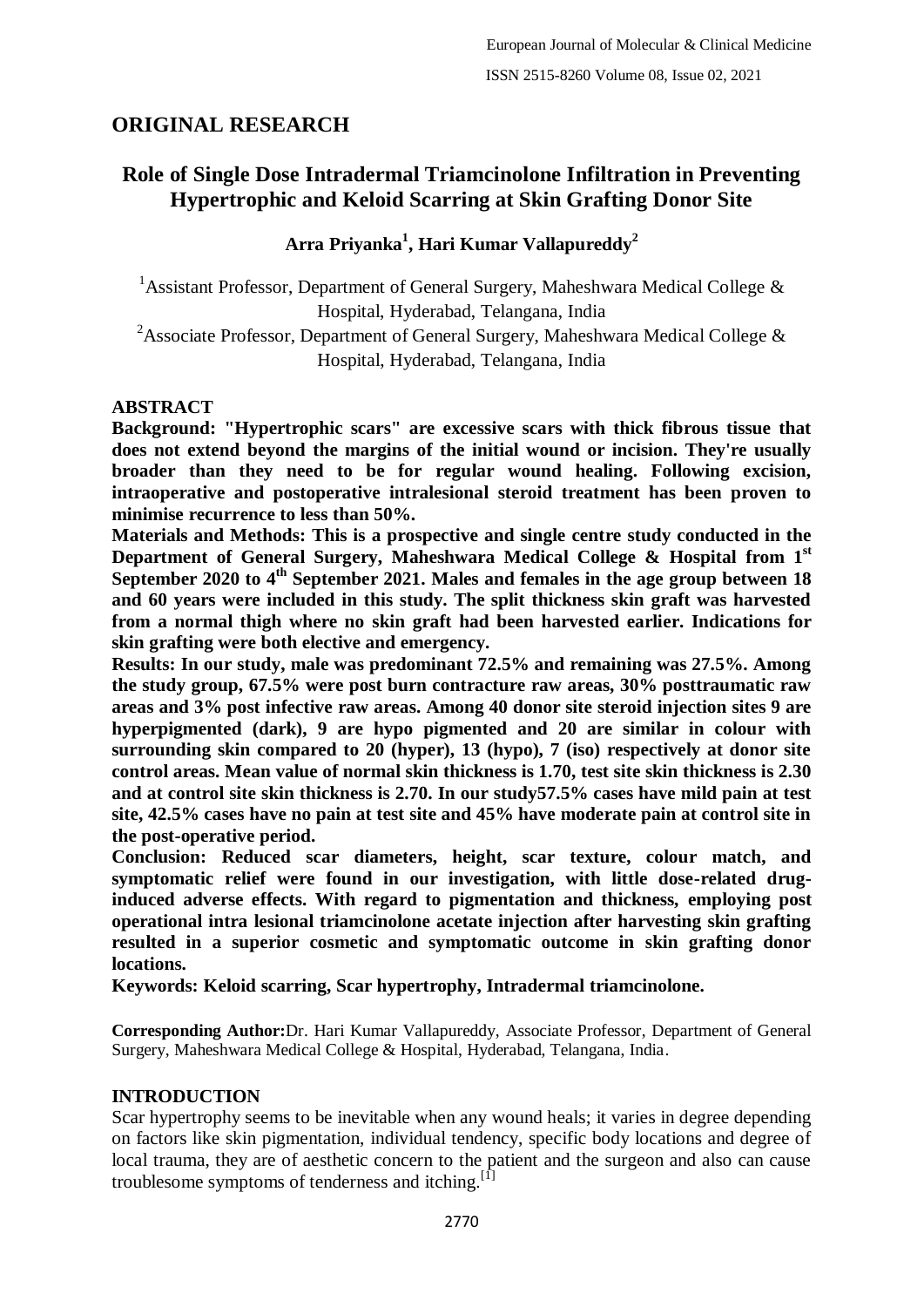Keloids are pathological scars presenting as nodular firm lesions that extend beyond the area of injury. They do not spontaneously regress, often continuing to grow over time. The prevalence is high in the dark phototypes with an estimated incidence of 5–16% in the Hispanic and African-American populations. The most frequently affected body areas are chest, shoulders, earlobes and upper back.[2] Symptoms often include itching and pain. Unlike hypertrophic scars, keloids do not improve over time and commonly recur following surgical excision.<sup>[3]</sup> Large lesions may lead to cosmetic disfigurement and functional impairment, thus affecting the quality of life.<sup>[4]</sup>

The abnormal wound-healing process underlying keloid formation results from the lack of control mechanisms regulating cell proliferation and tissue repair. Histologically, keloids are characterized by haphazardly arranged hyalinized collagen bundles and a tongue-like advancing edge in the papillary dermis.<sup>[5]</sup> Despite many clinical, histological and in vitro findings, the pathogenic mechanisms underlying keloid formation have not been fully elucidated.[6] Excessive matrix accumulation and cell proliferation are distinctive histological features of keloids, resulting from the increased proliferation and lower apoptotic rate of fibroblasts.<sup>[7]</sup> The change in the normal balance between extracellular matrix (ECM) deposition and degradation seen during wound healing, especially along the remodeling phase, may play a role in keloid formation. Increased local levels of PAI-1 and low levels of urokinase have been reported in keloid fibroblasts, likely leading to reduced collagen degradation.[8]

Excision of the lesion followed by injection of triamcinolone is one the most successful combination regimen in the management of keloids. Cure rates exceeding 80% have been consistently reported using this regimen.<sup>[9]</sup> Intralesional steroids act by suppressing the inflammatory response, diminishing collagen synthesis, decreasing mucinous ground substance production and inhibiting collagenase inhibitors that prevent the degradation of collagen. The adverse effects of steroids include atrophy of the skin, hypopigmentation, telangiectasia and cushingoid effects from systemic absorption.<sup>[10]</sup>

Several strategies were suggested for keloid therapy, but, to date, no universally effective treatment was found.<sup>[10]</sup> Current therapeutic approaches fall into three broad categories: alteration of the inflammatory response; modification of collagen metabolism; surgical and physical manipulation of the keloid scar.<sup>[11]</sup> Therapeutic approaches include surgical excision, intralesional injection of steroids, verapamil, 5-fluorouracil (5-FU), cryotherapy, laser therapy (fractionated CO2 laser, Nd:YAG laser, pulsed-dye laser), silicone sheet dressings, irradiation, retinoids, tacrolimus, imiquimod and combination therapy.[12]

Since keloids are notoriously characterized by a high recurrence rate after surgical excision, nonsurgical approaches are recommended for primary treatment.<sup>[13]</sup> The most common approach is intralesional corticosteroid injection alone or in combination with other treatment modalities. Triamcinolone acetonide (TAC) is the most commonly used intralesional corticosteroid.

# **MATERIALS & METHODS**

This is a prospective and single centre study conducted in the Department of General Surgery, Maheshwara Medical College & Hospital from  $1<sup>st</sup>$  September 2020 to  $4<sup>th</sup>$  September 2021.

## **Inclusion criteria**

- Males and females in the age group between 18 and 60 years were included in this study.
- The split thickness skin graft was harvested from a normal thigh where no skin graft had been harvested earlier.
- Indications for skin grafting were both elective and emergency.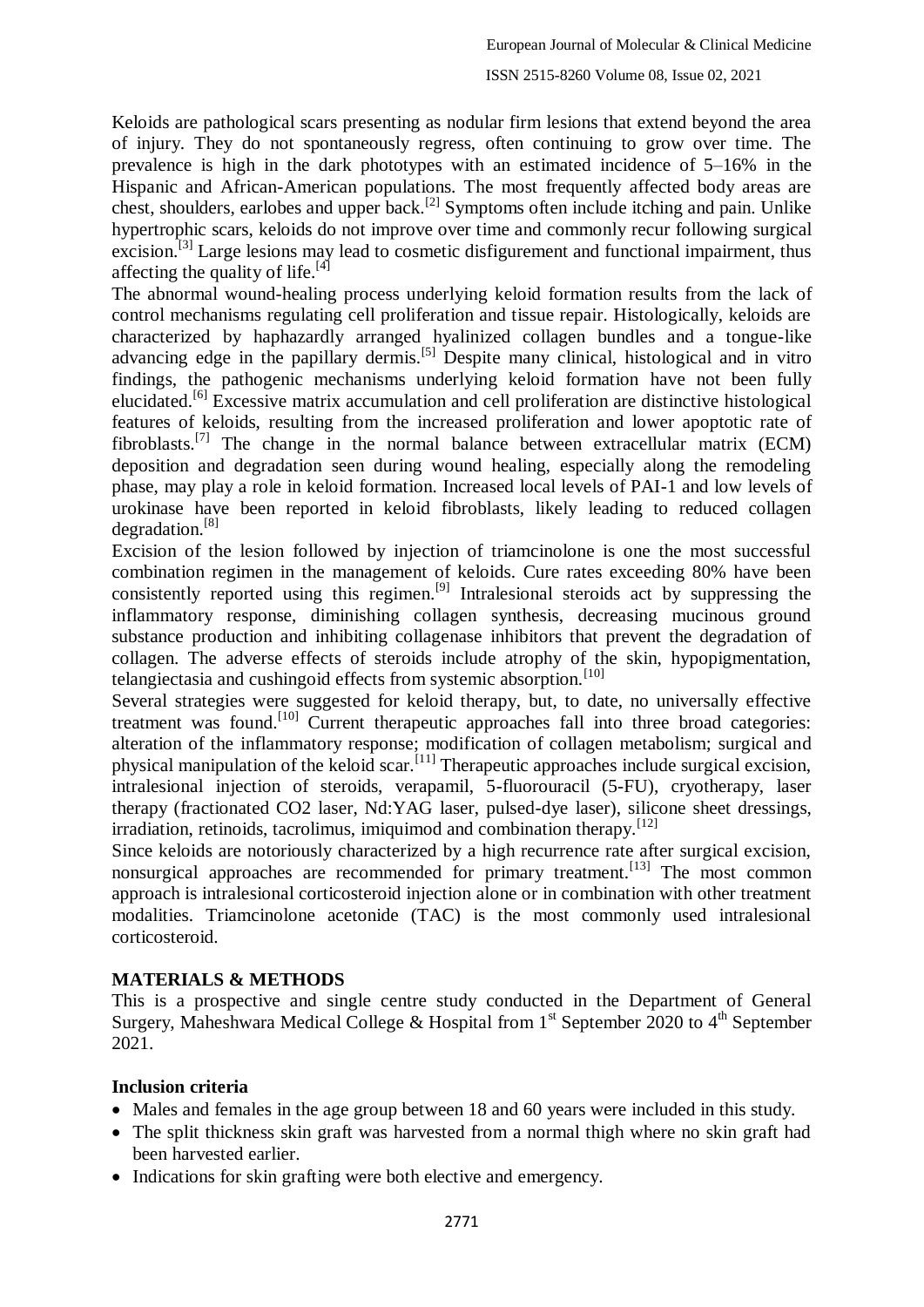• Patient willing to give informed written consent.

## **Exclusion criteria**

- Children below 18 years and adults above 60 years.
- Patients contraindicated for steroid use like diabetics, hypertensive, epileptics, benign intracranial hypertension, peptic ulcer, chronic nephritis, tuberculosis etc.
- Patients not willing to give the written consent.

Patients who needed therapeutic split skin grafting for various elective and emergency plastic surgery procedures are considered in the study. 4 months is the study period.

30 patients who need more than 20X10 cm area of split skin grafting to resurface the defects are being included in the study;

10X10 cm skin graft donor site (half of the original area) is marked as the test site and 10X10 cm skin graft donor site is marked as the control site.

Thigh is the donor site in all cases and Humbys knife used for harvesting uniform thickness skin graft in all cases.

The strength of triamcinolone acetonide used for this study is 40 mg / ml. 1 ml is diluted to 10 ml with addition of 9ml of normal saline and with a maximum of 1-2 ml per dose i.e. maximum of 80 mg per dose. 0.01–0.02 mL is injected per square cm of marked test area of skin graft donor site.

Local care of the healed donor site at the end of 3 to 4 weeks is followed by application of lubricant in the form of coconut oil rubbed into the thigh. No compression garments are prescribed.

## **Technique and procedure**

General or Regional anesthesia, uniform thickness skin graft measuring more than  $20 \times 10$ cm is harvested from thigh with hand driven dermatome.

After the harvest of the uniform thickness skin graft (using a hand held dermatome), oozing was controlled by the application of normal saline soaked sponge with pressure; after 5 minutes the wound was separated into the test and control areas.

The prepared steroid solution was then injected intra-dermally along the marked test site, leaving control site using a 20-gauge cannula mounted on a 10-ml syringe-10 ml for the entire 100 square cm area; dressing was done using Vaseline gauze followed by gauze and gamgee pads and regular roller bandages. Elasticated bandages were avoided.

The skin graft donor sites were examined Patients are followed at 1st month, 2nd and 4th month, for a detailed examination of the scar at the skin graft donor site. The following parameters were assessed.

## **1. In the 1st month:**

- at 14, 21 days and
- weekly after that till complete donor site healing (in those patients where healing had not been complete)

## **2. The following scar characteristics measured at subsequent monthly visits:**

The consistency of the scar is classified as either hard, soft or consistency similar to the surrounding skin. Scar suppleness compared with normal adjacent thigh skin.

Other features like skin atrophy, erythema, ulceration, skin necrosis at steroid injection site is also recorded.

Healing time is the time taken for complete epitheliastion of the skin grafting donor site.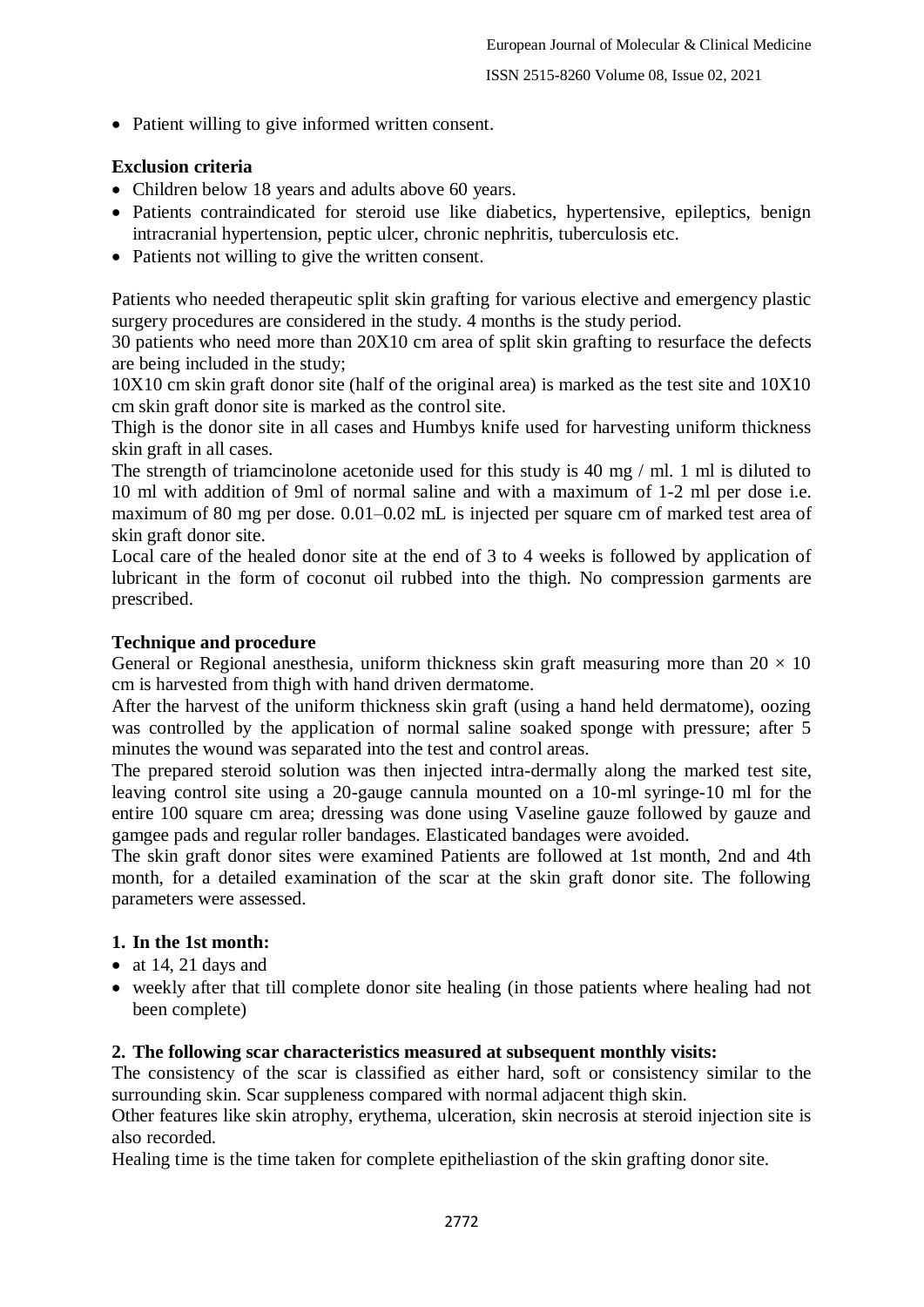## **RESULTS**

In our study, male was predominant 72.5% and remaining was 27.5% in [Table 1].

# **Gender Frequency Percentage** Male 29 72.5 Female 27.5 Total 100

## **Table 1: Distribution of Gender**

## **Table 2: Distribution of Age group**

| <b>Age Group</b> | Frequency | <b>Percentage</b> |
|------------------|-----------|-------------------|
| 18 to 20 years   |           | 32.5              |
| 21 to 40 years   | 20        | 50.0              |
| 41 to 60 years   |           | $\cdot\cdot$      |

In [Table 2], in our study most of the patients were belong to 21-40 years of age (50%) and least 41-60 years (17.5%).

#### **Table 3: Therapeutic indication for skin grafting**

| <b>Parameters</b>               | Frequency | <b>Percentage</b> |
|---------------------------------|-----------|-------------------|
| Post burn contracture raw areas |           | 67.5              |
| Posttraumatic raw areas         |           |                   |
| Post infective raw areas        |           |                   |

In [Table 3], among the study group, 67.5% were post burn contracture raw areas, 30% posttraumatic raw areas and 3% post infective raw areas.

#### **Table 4: Pigmentation: in comparison to the adjacent normal skin**

| -<br><b>Parameter</b> | <b>Test area</b> | <b>Control area</b> |
|-----------------------|------------------|---------------------|
| Iso pigmentation      |                  |                     |
| Hyper pigmentation    |                  | $\mathcal{L}$<br>ΖU |
| Hypo pigmentation     | 09               |                     |

In [Table 4], among 40 donor site steroid injection sites 9 are hyperpigmented (dark), 9 are hypo pigmented and 20 are similar in colour with surrounding skin compared to 20 (hyper), 13 (hypo), 7 (iso) respectively at donor site control areas.

#### **Table 5: Comparison of scar thickness at test and control site (in mm)**

|             | 1.0 to $1.5$ | 1.5 to $2.0$ | 2.1 to 2.5 | 2.5 to 3.0 | 3.1 to 3.5 |
|-------------|--------------|--------------|------------|------------|------------|
| <b>Test</b> |              |              |            |            |            |
| Control     |              |              | ◢          |            |            |
| Normal skin |              |              |            |            |            |

In [Table 5], mean value of normal skin thickness is 1.70, test site skin thickness is 2.30 and at control site skin thickness is 2.70

#### **Table 6: Pain (Visual analogue scale--mild-1-3, moderate 4-7, severe 8-10)**

|                                             | محما<br>WU | . Æ91. 7<br>_______ | erate | -<br>`avara<br>u. |
|---------------------------------------------|------------|---------------------|-------|-------------------|
| $\mathbf{r}$<br>$\alpha$ $\alpha$ 1<br>sıte | -          | $\sim$<br>رے        |       |                   |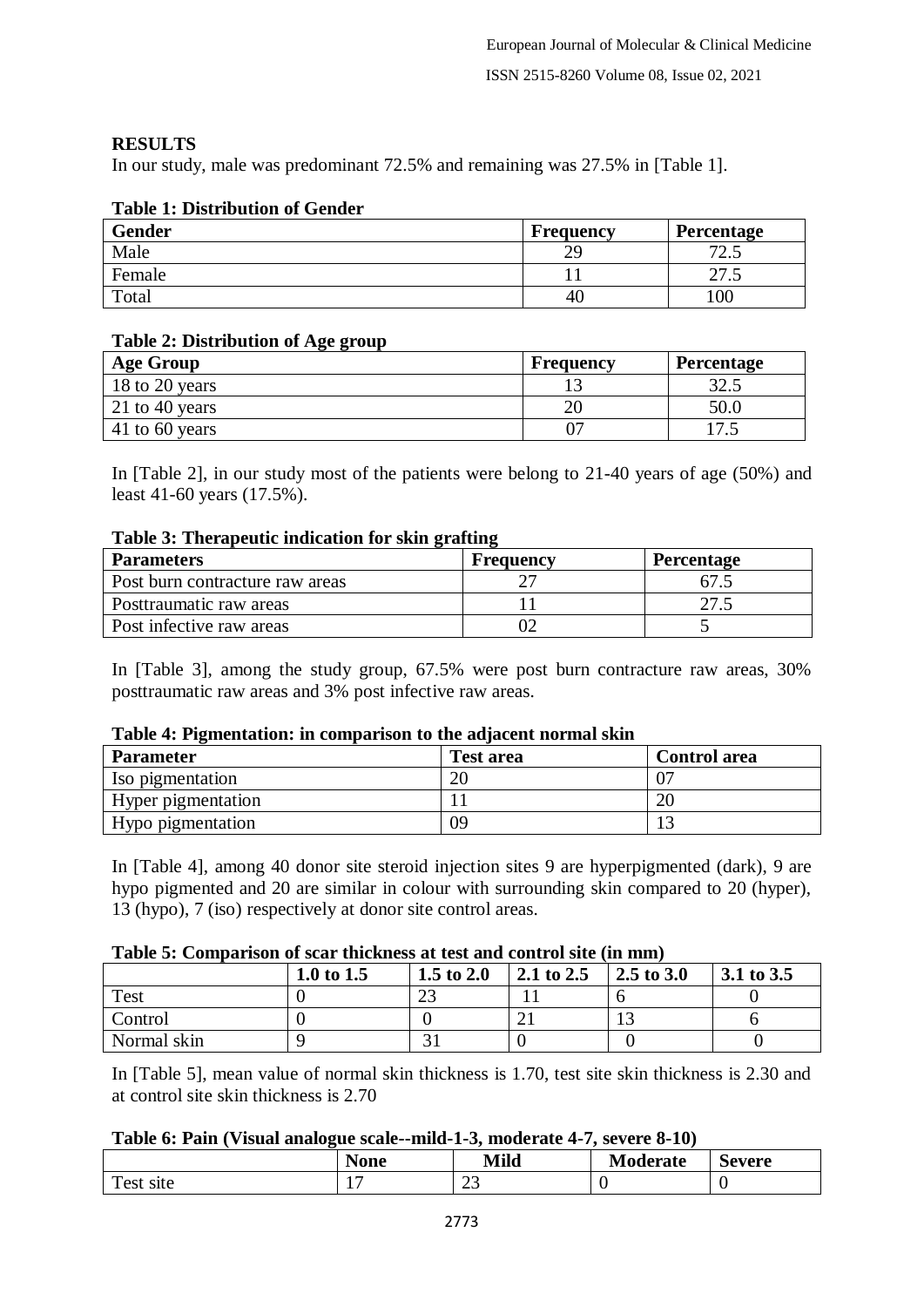ISSN 2515-8260 Volume 08, Issue 02, 2021

| . .<br>$\delta$ itt<br>-----<br>. | -- | . . |  |
|-----------------------------------|----|-----|--|

In [Table 6], 57.5% cases have mild pain at test site, 42.5% cases have no pain at test site and 45% have moderate pain at control site in the post-operative period.

#### **Table 7: Distribution of Itching**

|              | $\sim$<br><b>None</b> | <b>Mild</b> | Moderate | Severe    |
|--------------|-----------------------|-------------|----------|-----------|
| Test site    | ιv                    | ∠−          |          |           |
| Control site |                       | 09          | 02       | σc<br>ر ب |

In [Table 7], 72.5% have at control site, severe itching and half of them with sleep disturbances.

#### **Table 8: Scar classification**

|              | <b>Test site</b> | <b>Control site</b> |
|--------------|------------------|---------------------|
| Hypertrophic | ١O               | $\cap$<br>ر ر       |
| Normal       | ∠⊥               | U.                  |

In [Table 8], Hypertrophic scar occurred in 47.5% cases at kenacort injection site & in 82.5% of cases at test site have scars comparable with adjacent normal skin.

#### **Table 9: Donor site healing**

| Test site --                          | less than 21 days                         |  |
|---------------------------------------|-------------------------------------------|--|
| More than $21 \text{ days} \qquad 09$ |                                           |  |
|                                       | Control site -- all healed within 21 days |  |

In [Table 9], in 77.5% cases test site healed before 21 days and 22.5% cases healed by 4 weeks.

#### **Table 8: Scar texture**

|               | Frequency | <b>Percentage</b>     |
|---------------|-----------|-----------------------|
| Similar       | ◡▴        | $\overline{a}$<br>ن ر |
| Rough/Altered | 09        | $\cap$<br>ر . ے       |

In [Table 10], Better scar texture in terms of elasticity and pliability noticed in steroid injected skin graft donor sites and comparable to adjacent skin in 31 cases.

#### **DISCUSSION**

Intra-lesional steroid injection has been described as well accepted and recommended treatment modality for the therapy of hypertrophic scarring; it has been variously used with or without the addition of compression bandages. There are few studies on the prophylactic use of steroid injection to control scar formation.[14] Evidence based accepted doses of triamcinolone 40mg/ml for a thick keloid scar, 10mg/ml for hypertrophic scar with total dose should not normally exceed 1-2 ml per dose, and intra muscular dose is 60-100mg /dose.

This study was done to find whether the prophylactic administration of local steroid has any benefit in reducing the incidence of hypertrophic scarring and the symptoms that it induces. The skin graft donor site was divided into two parts designated as the test and control site. To avoid the possibilities of diffusion across the border between the test and donor sites, the readings were taken at least 5 cm away from the Centre.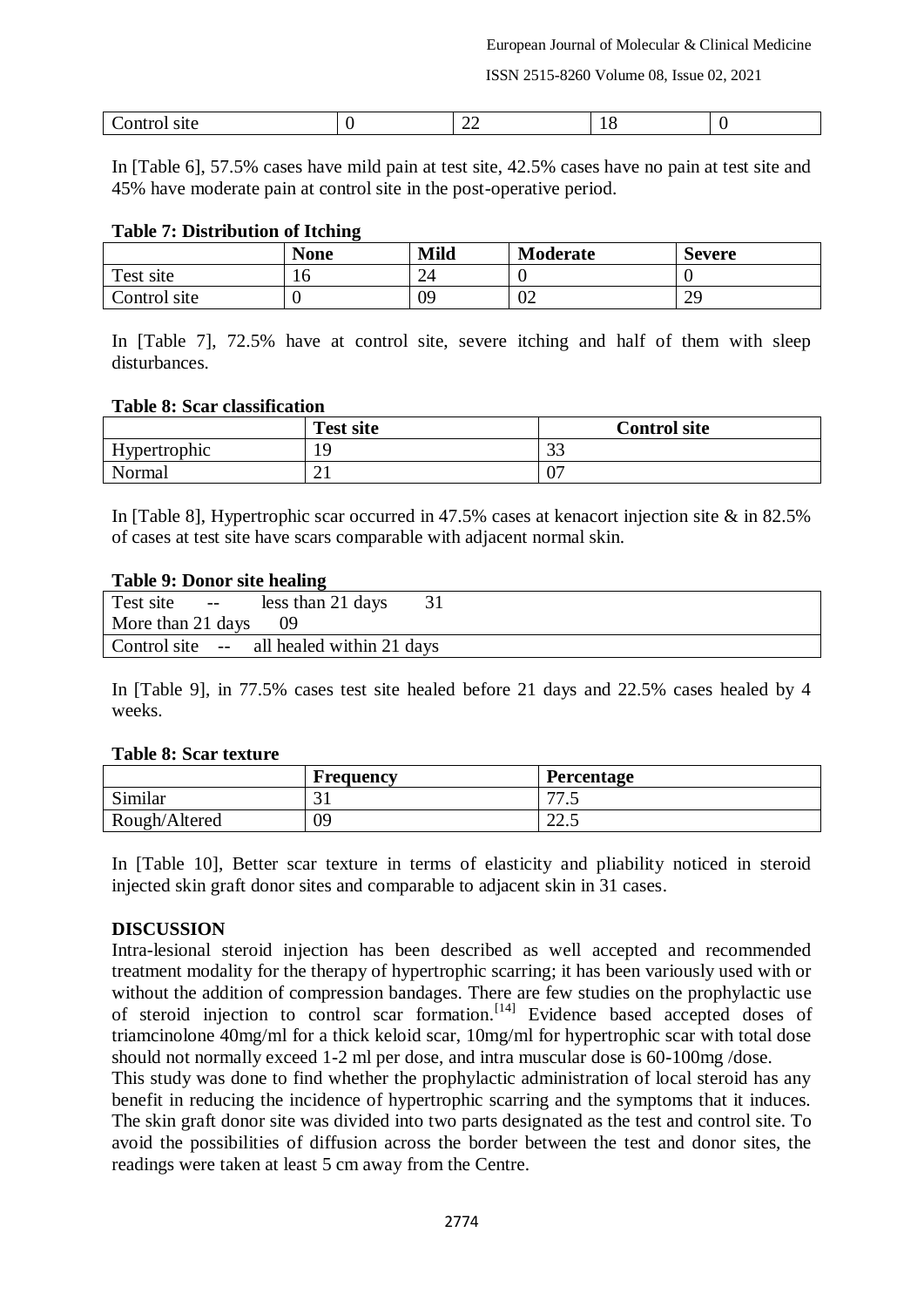In this study group, same region (thigh) chosen both as test and control site and uniform skin thickness graft harvested at both sites. Since both test and control sites are same region avoiding several biases of inter individual & region variations. No form of pressure garment or compression therapy had been used; once the area had healed routine care had been advised specifically instructing against massage to avoid obfuscation of any therapeutic effect noticed.

Pigmentation of the test and control areas were compared to the surrounding normal skin and the incidence of hyperpigmentation were 9 in the test site and 15 in the control site; hypopigmentation was noticed in 7 of the test sites and 10 of the control sites. It implies better Scar color & matched with adjacent normal thigh. One of the side effects of the use of local steroids is skin hypopigmentation and atrophy; in fact it is this noticeable use effect that is put to use in the treatment of hypertrophic scars and keloids.

Measurements of scar thickness were taken at the test and control site and normal site for reference.18 of 30 test sites had skin thickness less than 2.0 mm (all 30 normal skin thickness was less than this value) whereas 16 of the control sites had thickness more than 2.0mm and none were less than 2.0mm.

The mean scar thickness values were 2.20 for the test site and 2.60 for the control site and 1.69 for the normal skin. When we classified the scars as normal (mean values nearer to 1.69) and hypertrophic (mean values closer to 2.60) there were 16 hypertrophic scars in the test group and 14 in the control group and 26 normal scars in the test group as against 4 in the control group. None of the patients has scar atrophy. Hence more of the hypertrophic scars formed in the control than the test group.

18 of the 30 patients had mild pain at the test site where as 14 of the 30 patients had moderate pain at the control site. 18 of the 30 patients had mild itching at the test site where as 22 of the 30 patients had severe itching with sleep disturbances at the control site. Mild pain and less severe pruritus noticed at steroid injection site compared to control site. No systemic side effects like hypertension, diabetes, Cushing's reported in the study group and it implies single dose triamcinolone shown may have little post-operative or no long term systemic absorption effects. Better scar texture in terms of elasticity and pliability noticed in steroid injected skin graft donor sites.

Uniform results with respect to color, thickness at test sites not achieved, may be due to lack of uniformity in the amount of drug injected per each square centimeter with syringe and intravenous cannula. 6 of the 30 patients had delayed wound healing beyond 21 days at the test site whereas all the control areas had healed before 21 days. Healing was complete in these 6 patients after a further period of 1 week. This delay may be due to associated nutritional deficiency and low hemoglobin level. There was no incidence of necrosis or ulceration. It implies no significant impact on healing time with single dose steroid intradermal infiltration.

Insufficient evidence of clinical benefits and cost effectiveness, poor patient compliance of pressure garment therapy and as prophylactic measure to prevent hypertrophic scarring, demands search of additional prophylactic regimen to prevent hypertrophic scar incidence.

# **CONCLUSION**

Results of the study showed reduced scar dimensions, height, better scar texture, color match, and better symptomatic improvement with minimal dose related drug induced side effects. There seemed to be a better aesthetic and symptomatic outcome in skin grafting donor sites by using per operative intra lesional triamcinolone acetate injection after harvesting skin grafting, with respect to pigmentation and thickness. In addition, there is some improvement in pain and itching on the scar with the use of the drug. This therapeutic effect can be obtained with a minimal incidence of delayed wound healing.